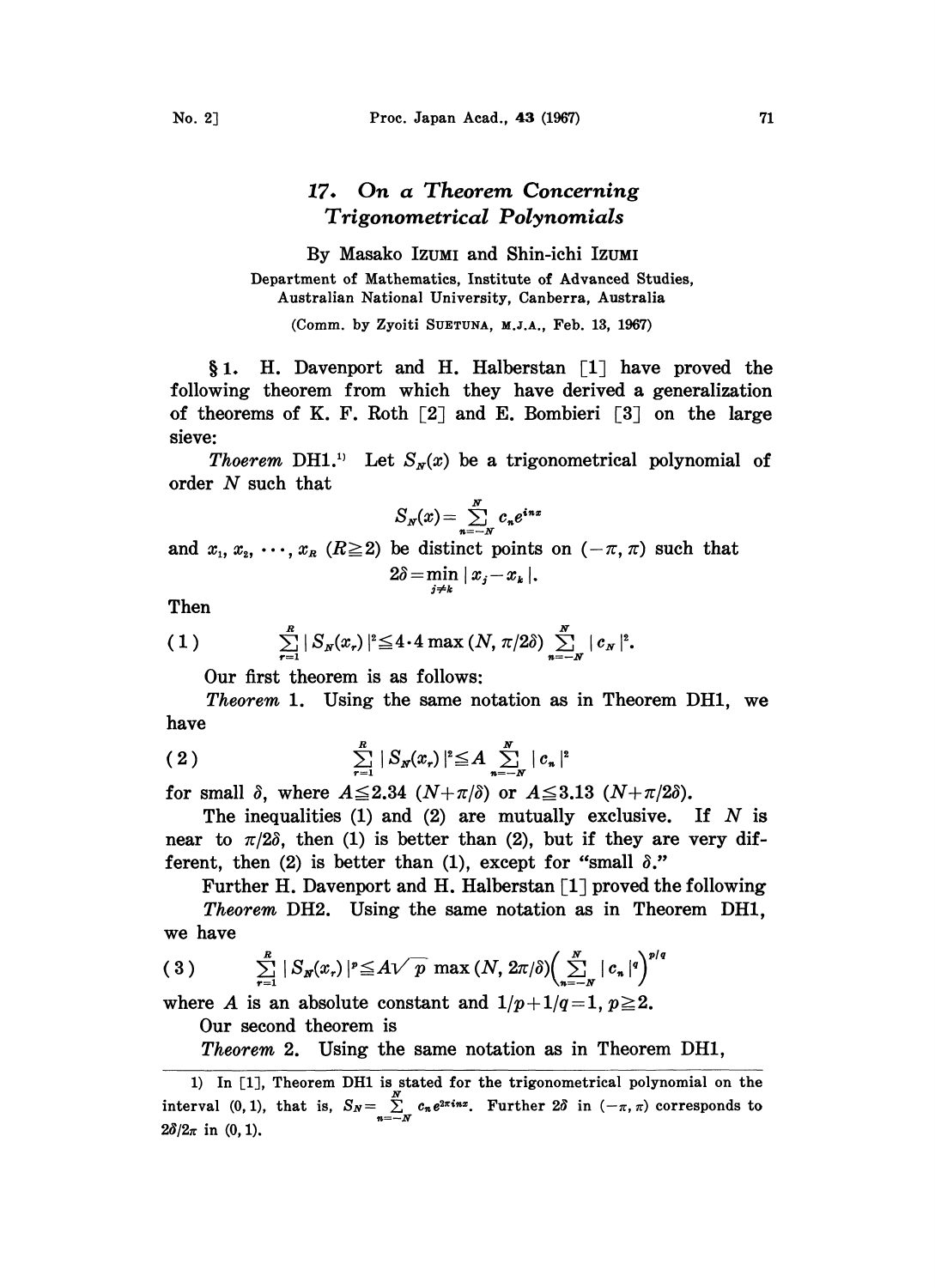$$
(4) \qquad \qquad \sum_{r=1}^R |S_N(x_r)|^p \leq A'(1+\varepsilon)(N+\pi/\delta) \Biggl(\sum_{n=-N}^N |c_n|^q\Biggr)^{p/q}
$$

for any  $\varepsilon > 0$  and sufficiently small  $\delta$ , where  $1/p+1/q=1$ ,  $p \ge 2$  and

$$
A' = \frac{2^{p-2}}{\pi^p (q+1)^{p-1}} \left( \int_0^\infty \frac{|\sin v|^q}{v^q} dv \right)^{p-1} / \left( \int_0^{\pi/2} \frac{\sin^2 v}{v^2} dv \right)^p.
$$

Taking  $p=3, 4,$  and 5, we get

(5) 
$$
\sum_{r=1}^{R} |S_{N}(x_{r})|^s \leq 0.053(1+\varepsilon)(N+\pi/\delta)\Big(\sum_{n=-N}^{N} |c_{n}|^{s/2}\Big)^2,
$$
  
(6) 
$$
\sum_{r=1}^{R} |S_{N}(x_{r})|^s \leq 0.076(1+\varepsilon)(N+\pi/\delta)\Big(\sum_{r=1}^{N} |c_{n}|^{s/2}\Big)^3.
$$

$$
(6) \qquad \sum_{r=1}^R |S_N(x_r)|^4 \leq 0.076(1+\varepsilon)(N+\pi/\delta)\Big(\sum_{n=-N}^N |c_n|^{4/3}\Big),
$$
  

$$
(7) \qquad \sum_{r=1}^R |S_N(x_r)|^5 \leq 0.143(1+\varepsilon)(N+\pi/\delta)\Big(\sum_{r=1}^N |c_n|^{5/4}\Big)^4.
$$

Our theorems have the application similar to  $[1]$ . For example, we have

Theorem 3. If 
$$
S_N(x) = \sum_{n=-N}^{N} c_n e^{2\pi i n x}
$$
, then  
\n
$$
\exists Q_0 : \sum_{q \leq Q} \sum_{\substack{a=1 \\ (a,q)=1}}^{q} |S_N(a/q)|^2 \leq 2.4(N+Q^2) \sum_{n=-N}^{N} |c_n|^2 \text{ for all } Q \geq Q_0.
$$

Our method of proof of Theorem 1 and 2 is different from  $\lceil 1 \rceil$ and is adopted from our paper  $\lceil 4 \rceil$ . In §2, we prove a formula for  $S_{N}(x)$  which is used later. In § 3 we prove Theorem 1 and in § 4 Theorem 2 is proved.

§ 2. General formula. Let  $f(t)$  be an integrable function having  $S_N(x)$  as the Nth partial sum of its Fourier series, then

$$
S_N(x) = \frac{1}{\pi} \int_{-\pi}^{\pi} f(t) D_N(x-t) dt = \frac{1}{\pi} \int_{-\pi}^{\pi} S_N(t) D_N(x-t) dt
$$

where  $D_N(t)$  is the Nth Dirichlet kernel, i.e.

$$
S_N(x) = \frac{1}{\pi} \int_{-\pi}^{\pi} J(t) D_N(x-t) dt = \frac{1}{\pi} \int_{-\pi}^{\pi} S_N(t) D_N(x-t) dt
$$
  
where  $D_N(t)$  is the Nth Dirichlet Kernel, i.e.  
(8)  

$$
D_N(t) = \frac{1}{2} + \sum_{k=1}^{N} \cos kt = \frac{\sin (N+1/2)t}{2 \sin t/2}.
$$

Let  $(\lambda_n)$  be a sequence of real numbers which are determined later, then we have the inequality (cf.  $[4]$ )

$$
\sum_{n=N}^{M} \lambda_n D_n(t) = \sum_{n=N}^{M} \lambda_n \left( D_N(t) + \sum_{m=N+1}^{n} \cos nt \right)
$$
  
= 
$$
\sum_{n=N}^{M} \lambda_n D_N(t) + \sum_{m=N+1}^{M} \left( \sum_{n=m}^{M} \lambda_n \right) \cos mt.
$$

If we put  $\Lambda_n = \sum_{m=1}^n \lambda_m$ , then we get

$$
\sum_{n=N}^{M} \lambda_n D_n(t) = (A_M - A_{N-1})D_N(t) + \sum_{m=N+1}^{M} (A_M - A_{m-1}) \cos mt
$$

and then

$$
(9) \quad D_N(t) = \frac{1}{\Lambda_M - A_{N-1}} \sum_{n=N}^M \lambda_n D_n(t) - \frac{1}{\Lambda_M - A_{N-1}} \sum_{n=N+1}^M (A_M - A_{n-1}) \cos nt
$$
  
=  $D_{N,1}(t) - D_{N,2}(t)$ , say.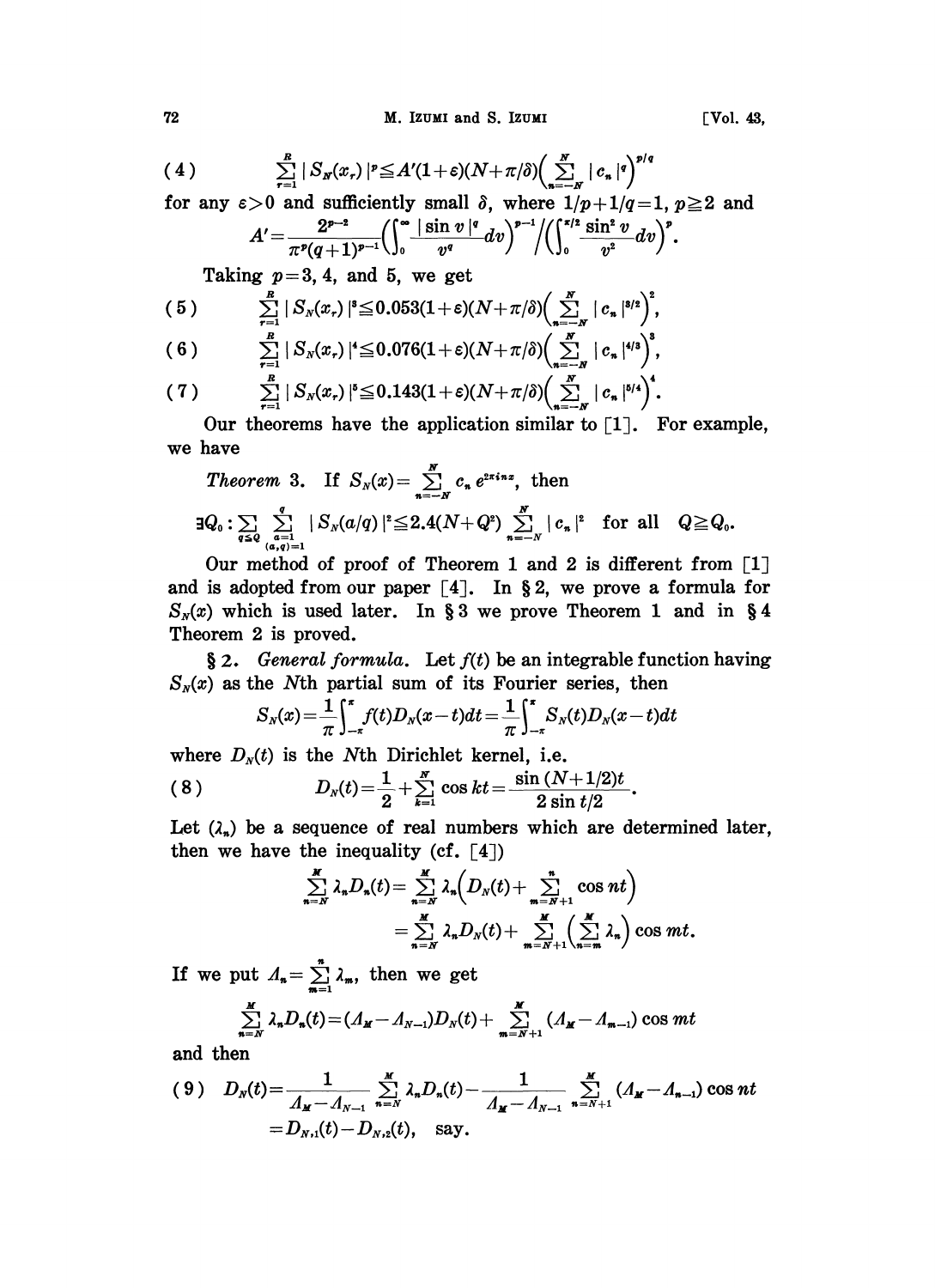No. 2]

We have, by  $(8)$ ,

$$
D_{N,1}(t) = \frac{1}{\Lambda_{M}-\Lambda_{N-1}} \cdot \frac{1}{2 \sin t/2} \sum_{n=N}^{M} \lambda_{n} \sin (n+1/2)t
$$
  
= 
$$
\frac{1}{\Lambda_{N}-\Lambda_{N-1}} \cdot \frac{1}{2 \sin t/2} \mathcal{I}\left(\sum_{n=N}^{M} \lambda_{n} e^{i(n+1/2)t}\right).
$$

We write  $\mu = \left[\frac{1}{2}(M+N)\right]$  and  $\nu = \left[\frac{1}{2}(M-N)\right] - 1$  and we suppose that  $\lambda_{\mu+n} = \lambda_{\mu-n}$  for  $0 < n \leq \nu$  and the other  $\lambda_n$  vanishes, then

(10)  
\n
$$
D_{N,1}(t) = \frac{1}{\Lambda_{M} - \Lambda_{N-1}} \frac{1}{2 \sin t/2} \mathcal{J}\left(e^{i(\mu+1/2)t} \sum_{n=-\nu}^{\nu} \lambda_{\mu+n} e^{in t}\right)
$$
\n
$$
= \frac{1}{\Lambda_{M} - \Lambda_{N-1}} \frac{\sin (\mu + 1/2)t}{2 \sin t/2} \left(\lambda_{\mu} + 2 \sum_{n=1}^{\nu} \lambda_{\mu+n} \cos nt\right)
$$
\n
$$
= \frac{1}{\Lambda_{N} - \Lambda_{N-1}} D_{\mu}(t) \left(\lambda_{\mu} + 2 \sum_{n=1}^{\nu} \lambda_{\mu+n} \cos nt\right).
$$

Let g be the characteristic function of the interval  $(-\delta, \delta)$  with period  $2\pi$  and we take  $(\lambda_n)$  such that  $\lambda_{\mu}+2\sum_{n=1}^{\nu} \lambda_{\mu+n} \cos nt$  is the  $\nu$ th Cesaro mean of the Fourier series of g, that is,

(11)  

$$
\lambda_{\mu} + 2 \sum_{n=1}^{\nu} \lambda_{\mu+n} \cos nt = \frac{1}{\pi} \int_{-\pi}^{\pi} g(u) K_{\nu}(t-u) du
$$

$$
= \frac{1}{\pi} \int_{-\delta}^{\delta} K_{\nu}(t-u) du = \frac{1}{\pi} \int_{t-\delta}^{t+\delta} K_{\nu}(u) du
$$

where  $K_{\nu}(u)$  is the  $\nu$ th Fejér kernel and is defined by

(12) 
$$
K_{\nu}(u) = \frac{1}{\nu+1} \sum_{n=0}^{\nu} D_{n}(u) = \frac{1}{2} + \sum_{n=1}^{\nu} \left(1 - \frac{n}{\nu+1}\right) \cos nu
$$

$$
= \frac{\sin^{2} (\nu+1)u/2}{(\nu+1)2 \sin^{2} u/2}
$$

and then

$$
\lambda_{\mu}+2\sum_{n=1}^{\nu}\lambda_{\mu+n}\cos nt = \frac{1}{\pi}\Big\{\delta+\sum_{n=1}^{\nu}\Big(1-\frac{n}{\nu+1}\Big)\Big\}_{-\delta}^{\delta}\cos n(t-u)du\Big\}\\ = \frac{1}{\pi}\Big\{\delta+2\sum_{n=1}^{\nu}\Big(1-\frac{n}{\nu+1}\Big)\frac{\sin n\delta}{n}\cos nt\Big\}.
$$

Therefore,

$$
\lambda_{\mu} = \frac{\delta}{\pi}, \qquad \lambda_{\mu+n} = \frac{1}{\pi} \left( 1 - \frac{n}{\nu+1} \right) \frac{\sin n\delta}{n} \qquad (n = 1, 2, \cdots, \nu)
$$

and

(13) 
$$
A_{\mathbf{M}} - A_{N-1} = \lambda_{\mu} + 2 \sum_{n=1}^{\nu} \lambda_{\mu+n} = \frac{1}{\pi} \int_{-\delta}^{\delta} K_{\nu}(u) du = \frac{2}{\pi} \int_{0}^{\delta} K_{\nu}(u) du.
$$

Now, by  $(10)$  and  $(11)$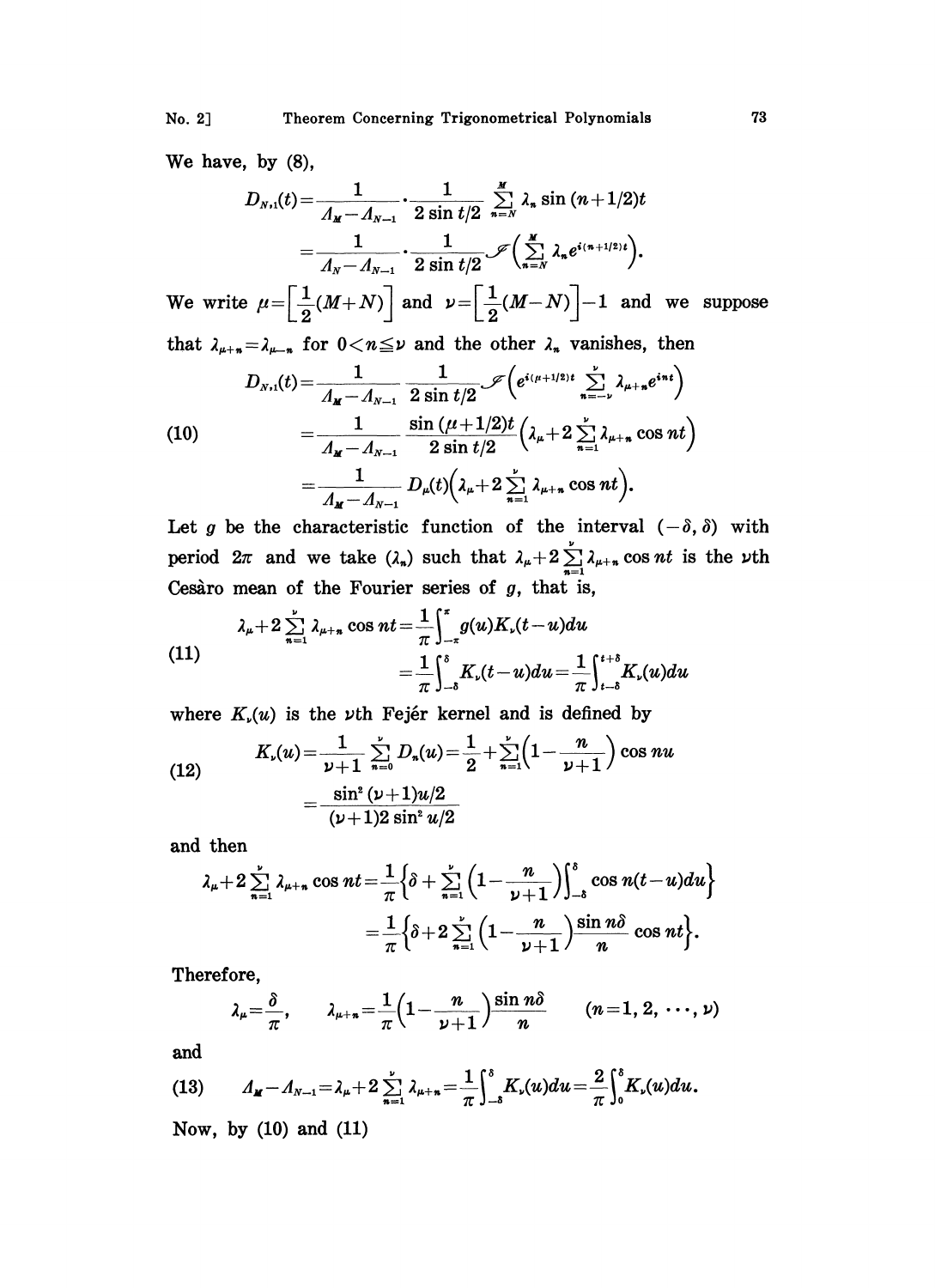74 M. Izumi and S. Izumi 1988. The Col. 43,

(14)  
\n
$$
S_{N,1}(x) = \frac{1}{\pi} \int_{-\pi}^{\pi} f(t) D_{N,1}(x-t) dt
$$
\n
$$
= \frac{1}{\pi^2 (A_{M} - A_{N-1})} \int_{-\pi}^{\pi} f(t) D_{\mu}(x-t) dt \int_{x-t-\delta}^{x-t+\delta} K_{\nu}(u) du
$$
\n
$$
= \frac{1}{\pi^2 (A_{M} - A_{N-1})} \int_{-\pi}^{\pi} f(t) D_{\mu}(x-t) dt \int_{x-\delta}^{x+\delta} K_{\nu}(u-t) du
$$
\n
$$
= \frac{1}{\pi^2 (A_{M} - A_{N-1})} \int_{x-\delta}^{x+\delta} du \int_{-\pi}^{\pi} f(t) D_{\mu}(x-t) K_{\nu}(u-t) dt.
$$

Further, by (9)

$$
S_{N,2}(x) = \frac{1}{\pi} \int_{-\pi}^{\pi} f(t) D_{N,2}(x-t) dt
$$
  
= 
$$
\frac{1}{\pi (A_{M}-A_{N-1})} \sum_{n=N+1}^{M} (A_{M}-A_{n-1}) \int_{-\pi}^{\pi} f(t) \cos n(x-t) dt.
$$

If  $f(t)$  is replaced by  $S_N(t)$ , then  $S_{N,2}(t)$  vanishes and then (14) becomes

(15) 
$$
S_N(x) = \frac{1}{\pi} \int_{-\pi}^{\pi} S_N(t) D_{N,1}(x-t) dt
$$

$$
= \frac{1}{\pi^2 (A_{\mathbf{M}} - A_{N-1})} \int_{x-\delta}^{x+\delta} du \int_{-\pi}^{\pi} S_N(t) D_{\mu}(x-t) K_{\nu}(u-t) dt.
$$

We can also verify this formula directly.

§ 3. Proof of Theorem 1. We can suppose that  $S_N(x)$  is real. By (15), we have

$$
S_{N}(x) = \frac{1}{\pi^{4}(A_{M}-A_{N-1})^{2}} \left\{ \int_{x-\delta}^{x+\delta} du \int_{-\pi}^{\pi} S_{N}(t) D_{\mu}(x-t) K_{\nu}(u-t) dt \right\}^{2}
$$
  
\n
$$
\leq \frac{1}{\pi^{4}(A_{M}-A_{N-1})^{2}} \int_{x-\delta}^{x+\delta} du \int_{-\pi}^{\pi} S_{N}^{2}(t) K_{\nu}^{2}(u-t) dt \int_{x-\delta}^{x+\delta} du \int_{-\pi}^{\pi} D_{\mu}^{2}(x-t) dt
$$
  
\n
$$
= \frac{2\delta}{\pi^{4}(A_{M}-A_{N-1})^{2}} \int_{-\pi}^{\pi} D_{\mu}^{2}(t) dt \int_{x-\delta}^{x+\delta} du \int_{-\pi}^{\pi} S_{N}^{2}(t) K_{\nu}^{2}(u-t) dt
$$

and then

$$
(16)\quad \sum_{r=1}^{R} S_{N}^{2}(x_{r}) \leq \frac{2\delta}{\pi^{4}(A_{M}-A_{N-1})^{2}} \int_{-\pi}^{\pi} D_{\mu}^{2}(t) dt \int_{-\pi}^{\pi} du \int_{-\pi}^{\pi} S_{N}^{2}(t) K_{\nu}^{2}(u-t) dt
$$
\n
$$
= A \frac{1}{2\pi} \int_{-\pi}^{\pi} S_{N}^{2}(t) dt = A \sum_{n=-N}^{N} c_{n}^{2},
$$

where

$$
A=\frac{4\delta}{\pi^3(A_{\mathbf{M}}-A_{N-1})^2}\int_{-\pi}^{\pi}K_{\nu}^2(t)dt\int_{-\pi}^{\pi}D_{\mu}^2(t)dt.
$$

Since

$$
\frac{1}{\pi} \int_{-\pi}^{\pi} K_{\nu}^{2}(t) dt = \frac{1}{2} + \sum_{n=1}^{\nu} \left(1 - \frac{n}{\nu + 1}\right)^{2} = \frac{\nu}{3} + \frac{1}{6} + \frac{1}{3(\nu + 1)}
$$

and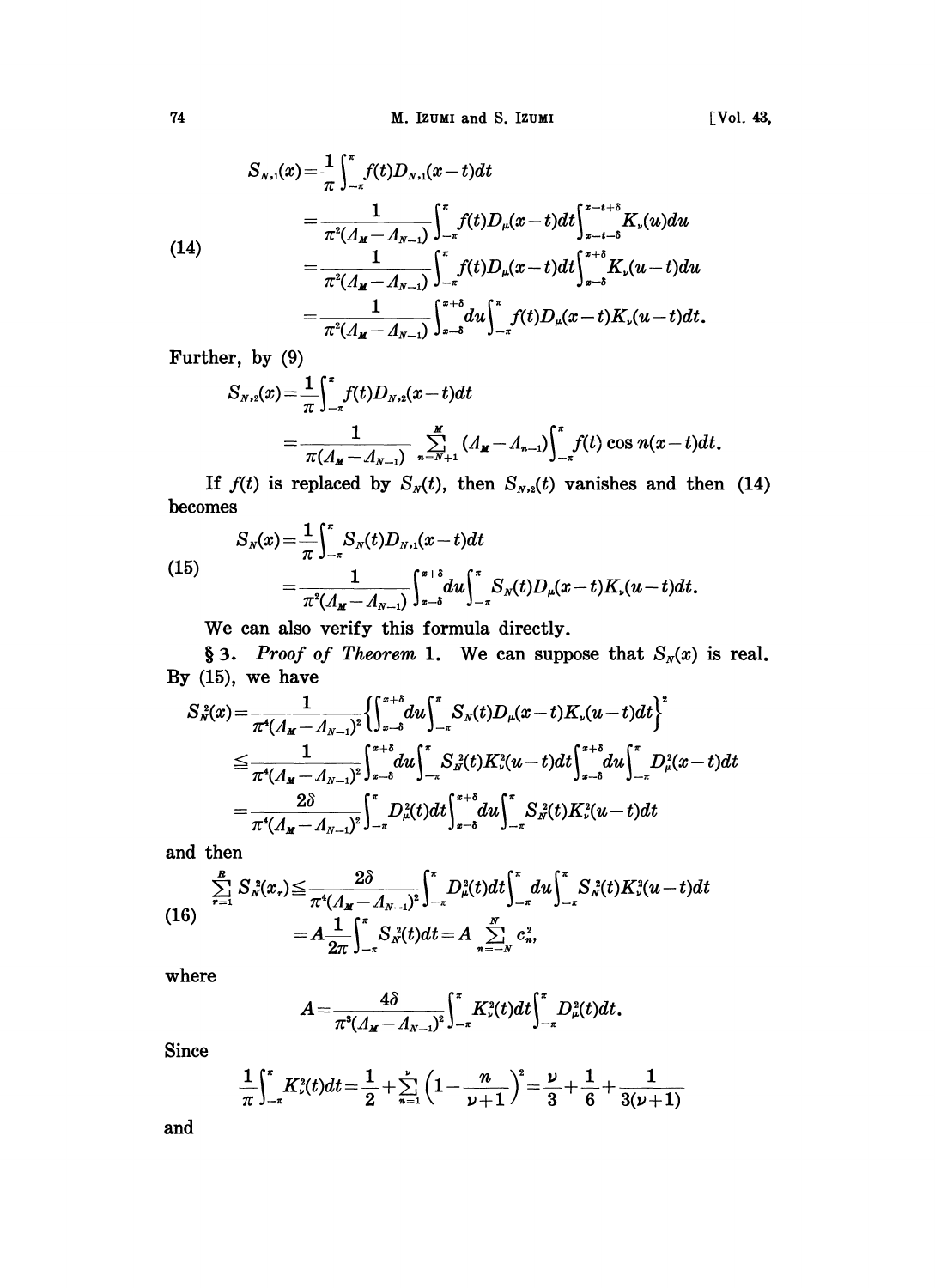$$
\frac{1}{\pi}\!\int_{-\pi}^{\pi}\!D^{\scriptscriptstyle 2}_{\mu}\!(t)dt\!=\!\mu\!+\!\frac{1}{2}
$$

by the Parseval identity and (8) and (12), we get

(17) 
$$
A = \frac{4\delta(\mu+1/2)}{\pi(\Lambda_M - \Lambda_{N-1})^2} \left(\frac{\nu}{3} + \frac{1}{6} + \frac{1}{3(\nu+1)}\right).
$$

If we take  $\nu = \lceil \alpha/\delta \rceil$  and suppose that  $\delta$  is sufficiently small, then, by  $(13)$ ,

$$
A_{M}-A_{N-1}\cong \frac{1}{\pi}\int_{-\alpha/\nu}^{\alpha/\nu}K_{\nu}(u)du=\frac{2}{\pi(\nu+1)}\int_{0}^{\alpha/\nu}\frac{\sin^{2}(\nu+1)u/2}{2\sin^{2}u/2}du
$$

$$
\cong \frac{4}{\pi(\nu+1)}\int_{0}^{\alpha/\nu}\frac{\sin^{2}(\nu+1)u/2}{u^{2}}du\cong \frac{2}{\pi}\int_{0}^{\alpha/2}\frac{\sin^{2}v}{v^{2}}dv.
$$

By (17), we have  
\n
$$
A \cong \frac{4(N+\alpha/\delta)}{3\pi \left(\frac{2}{\pi}\right)_0^{\alpha/2} \frac{\sin^2 v}{v^2} dv\right)^2} \cong \frac{\alpha \pi}{3} \left(N + \frac{\alpha}{\delta}\right) \left(\int_0^{\alpha/2} \frac{\sin^2 v}{v^2} dv\right)^{-2}.
$$

If we put  $\alpha = \pi$  or  $\alpha = \pi/2$  in (18), then

 $A \leq 2.34(N+\pi/\delta)$  or  $A \leq 3.13(N+\pi/2\delta)$ ,

respectively. This proves (2).

4. Proof of Theorem 2. By (16) and the Hölder inequality, we have

$$
|S_{N}(x)|^{p} \leq \frac{1}{\pi^{2p} (A_{M}-A_{N-1})^{p}} \Biggl( \int_{x-\delta}^{x+\delta} du \Biggr)_{-x}^{x} |S_{N}(t)|^{p} K_{r}^{p} (u-t) dt \Biggr).
$$

$$
\cdot \Biggl( \int_{x-\delta}^{x+\delta} du \int_{-x}^{x} |D_{\mu}(x-t)|^{q} dt \Biggr)^{p/q},
$$

where  $1/p+1/q=1$ , and  $p\geq 2$ , and then<br>(2)<br>(2)<br>(5)

(19) 
$$
\sum_{r=1}^{\infty} |S_N(x_r)|^p \leq \frac{(20)^{p/q}}{\pi^{2p}(A_M - A_{N-1})^p} \int_{-\pi}^{\pi} K_{\nu}^p(t) dt
$$

$$
\cdot \left( \int_{-\pi}^{\pi} |D_{\mu}(t)|^q dt \right)^{p/q} \int_{-\pi}^{\pi} |S_N(t)|^p dt
$$

By the Hausdorff-Young theorem,

$$
(20) \quad \left(\frac{1}{2\pi}\int_{-\pi}^{\pi} K_{\nu}^{\rho}(t)dt\right)^{1/\rho} \leq \frac{1}{2}\left(1+2\sum_{n=1}^{\nu}\left(1-\frac{n}{\nu+1}\right)^{q}\right)^{1/q} \leq \frac{1}{2^{1/\rho}}\frac{\nu^{1/q}}{(q+1)^{1/q}}
$$

and

$$
(21) \qquad \qquad \left(\frac{1}{2\pi}\right)^{\kappa}_{-\pi} |S_{N}(t)|^{p} dt\right)^{1/p} \leq \left(\sum_{n=-N}^{N} |c_{n}|^{q}\right)^{1/q}.
$$

Further, we have

$$
\int_{-\pi}^{\pi} |D_{\mu}(t)|^{q} dt = \frac{2}{2^{q}} \int_{0}^{\pi} \frac{|\sin (\mu+1/2)t|^{q}}{\sin^{q} t/2} dt
$$
  
\n
$$
\leq \frac{1}{2^{q-1}} \Biggl\{ \Biggl( \frac{\eta}{\sin \eta} \Biggr)^{q} \Biggl\}^{\pi} \Biggl\}^{\frac{1}{2}} \frac{\sin (\mu+1/2)t|^{q}}{t^{q}} dt + \pi^{q} \Biggl\}^{\pi} \Biggl\}^{\frac{1}{2}} \leq \frac{(\mu+1/2)^{q-1}}{2^{q-1}} \Biggl\{ \Biggl( \frac{\eta}{\sin \eta} \Biggr)^{q} \Biggr\}^{\pi(\mu+1/2)} \frac{|\sin t|^{q}}{t^{q}} dt + \pi^{q} \Biggl\}^{\pi(\mu+1/2)} \frac{|\sin t|^{q}}{t^{q}} dt \Biggr\}.
$$